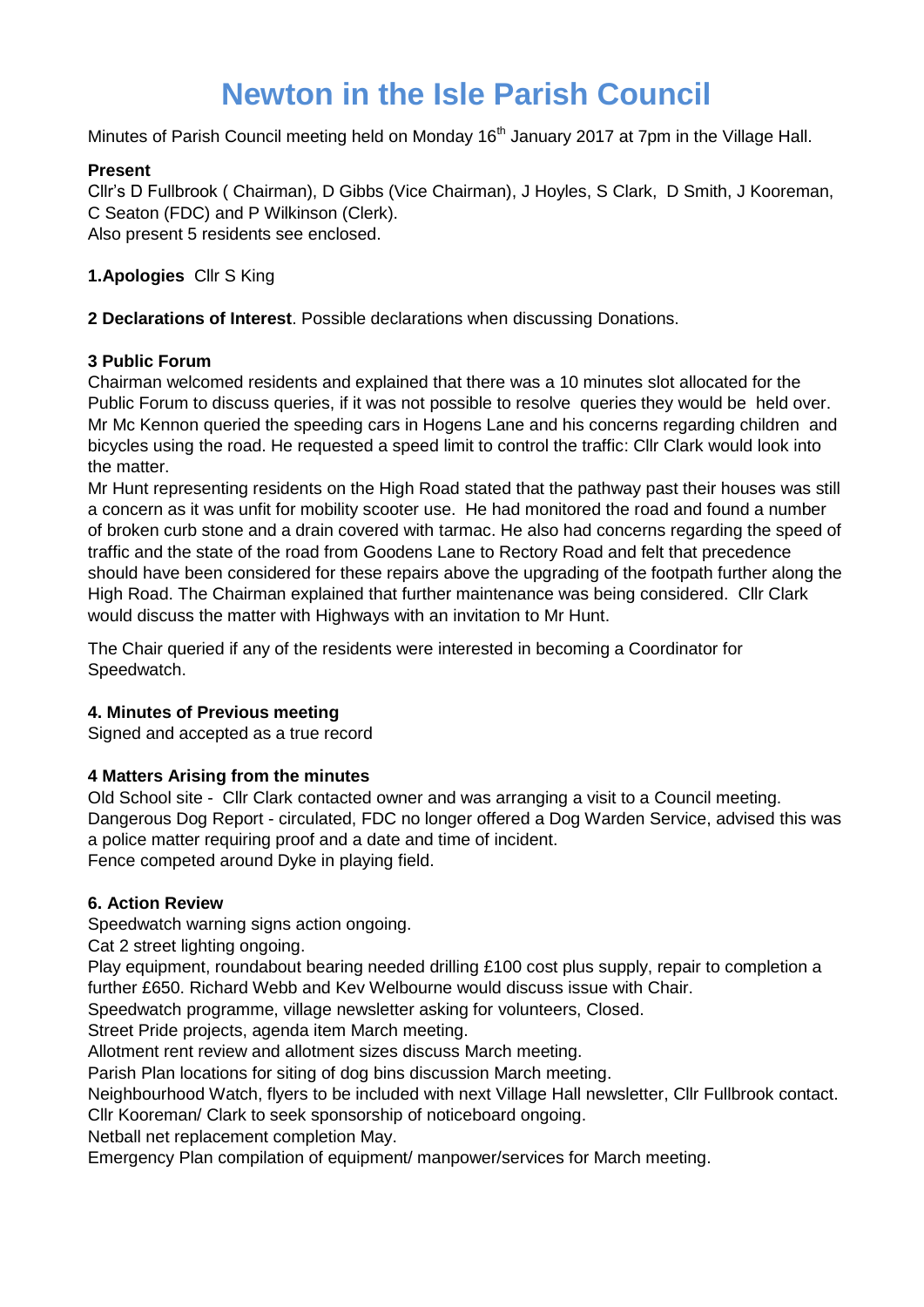## **7. Reports**

a) **Highway issues**. Road surface damage outside house in Franks Lane to be investigated and householder to be contacted.

Cllr queried state of fencing and removal of signage on corner of Little Ramper/High Road. Cllr Hoyles to contact R Shippey regarding hedge in Hogens Lane.

Pathway (LHI Bid) part completion on High Road. Potholes to be monitored and reported. Mill Lane passing places will not be maintained, not officially part of the highway. White lines completed at junction of Fen Road/Mill Lane. Cllr Clark to liaise with CCC on further improvements on Highways and footway.

Cllr Clark to arrange meeting with Steve Nicholson (CCC Highways) and involve residents re High Road footway.

- b) **Village Hall Report** circulated (see enclosed report).Loss at end of year. Possible closure of Post Office Outreach. Several fundraising events to increase revenue during the year.
- c) **Correspondence** circulated prior to meeting. Owner to be contacted regarding wandering chickens - Cllr Fullbrook and Cllr Clark.
- d) **Police Report** received and circulated, no crimes reported in the village for Nov/Dec Rural Forum at Gorefield  $17<sup>th</sup>$  January from  $1400 - 15.30$

### h) **Planning Applications**

Phydlers Den, Rectory Road. Erection of a brick wall and gate to front of existing dwelling. The councillors approved the application

Willowcroft Chapel Lane. Erection of single storey front, rear and side extensions to existing dwelling and erection of double garage. The councillors approved the application.

### i)**Street Lighting Update**

Cllr King looking into delay on completion of remaining lights

## **8. Items for Decisions**

a) Cllr Fullbrook to arrange replacement of two damaged signs inside play enclosure.

b) Cllr Clark to complete play equipment inspections until next meeting.

c) Correspondence regarding Oak tree in field to rear of 2 Goodens Lane. Councillors agreed to the crown being thinned and canopy raised, any cost to be paid by householder. Cllr Smith to contact Mr Hepworth. Mr Christopher Cooke (arbiculturalist) would be given confirmation of Councils decision. Cllr Clark stated that a further tree may need removing, she would check on any TPO (Tree Preservation Order).

### **9. Village Hall**

Cllr Fullbrook expressed concerns regarding safeguarding the Village Hall, an essential village resource and how the Council could assist. It was decided after some discussion that payment for council meetings should be made. Any other assistance would be considered if and when approached by the Village Hall Management Committee.

### **10. Finance**

Copies of present budget circulated. *Expenditure* Remaining fence cost for playing field (dyke) £50.22 cheque 100555 Removal of moles in field and churchyard £150 cheque 100556

 *Resolved to approve retrospectively the two cheques numbers 100555 and 100556 Councillors agreed and approved.*

Acre Membership £54 including VAT cheque no 100557 Clerk salary £498.15 cheque no 100559

 *Resolved to approve payment of the two cheques, Acre Membership no100557 and Clerk salary no 100559 Approve by Councillors.*